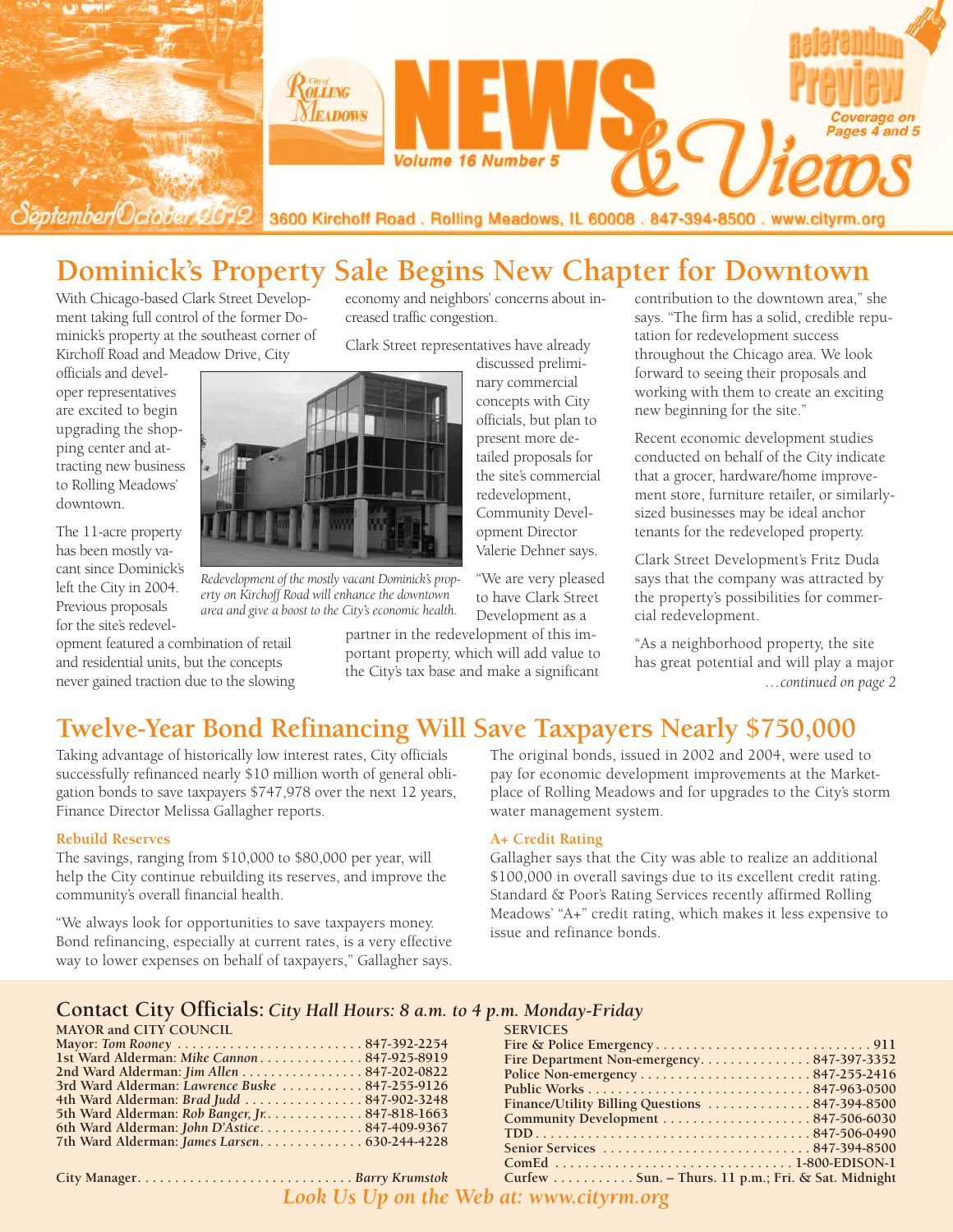## *City Keeping Pace with EAB's Spread*

Emerald Ash Borer (EAB) infestation has progressed throughout Rolling Meadows as predicted, but Public Works is keeping pace with the problem and removing infested ash trees before they become public hazards, the City's Certified Arborist Graham Strebler reports.

By early August, Public Works employees had removed 54 EAB-infested ash trees. Crews have identified an additional 84 trees showing signs of EAB damage. At least 40 of these are in "extremely poor condition" and will need to be removed soon.

"EAB has now spread throughout the City, with pockets of heavy infestation in the Plum Grove Hills subdivision and Waverly Park area," Strebler explains. "To date, the areas west of Meacham Road have not been heavily affected."

There are nearly 2,000 ash trees located throughout City parkways. In addition, the EAB is a threat to ash trees on private property, park lands, and wooded lots. Strebler urges residents to identify ash trees on their properties and watch for evidence of the EAB's presence: damage to upper branches, unusual woodpecker damage, and "D"-shaped holes on a tree's trunk.

Residents who believe their trees have been infested by the Emerald Ash Borer should contact Public Works at 847-963-0500.

Information on EAB is available at the Public Works Department or online at the City's Website, **www.cityrm.org/ PublicWorks**.

# **Capital One to Join Rolling Meadows' Golf Road Corporate Corridor**

Capital One Financial Corp. announced that nearly 500 employees will join the Rolling Meadows business community in 2013, after the company leased 150,000

square feet of space in the Atrium Corporate Center, 3800 Golf Road.

Plans call for Capital One to eventually employ 1,000 at the site, which is located along the City's Golf Road commercial corridor.

In its announcement, the company cited the area's "experienced and talented workforce" as a key reason for wanting to maintain a local presence.

City officials expect Capital One's arrival to have a positive impact on the greater Rolling Meadows business community. It will boost the City's "daytime population"

> and add customers for local restaurants, shops, and service providers. In addition, the move will increase the Atrium Corporate Center's occupancy rate, boosting the building's overall value.



*Capital One will occupy 150,000 sq. ft. in the Atrium Corporate Center.*

According to *Crain's Chicago Business*, the Capital One lease is the second-largest

real estate agreement in the Chicago suburbs this year.

# **Officers Richard Amundsen, Terry Cappelen Retire After Combined 50 Years of Service**



*Richard Amundsen*



*Terry Cappelen*

Police Officers Richard Amundsen and Terry Cappelen retired from the Rolling Meadows Police Department this summer, after a combined 50 years of service to the community.



D.A.R.E. Officer, Crime School Resource Officer during his 23 years with served as a Juvenile

Specialist and Range Officer. He earned multiple Exceptional Duty Awards and

community appreciation letters over the course of his career.

During Officer Cappelen's 27-year career with the Department, he served as an Investigator, Field Training Officer, Juvenile Specialist, Patrol Officer, School Resource Officer, and Police Neighborhood Resource Center Officer. Before retiring on August 15, Officer Cappelen received many honorable service citations and letters of appreciation from community members.

Police Chief Dave Scanlan praised both officers for their "dedication to excellence and for serving the community with honor and pride. We congratulate them on their exceptional service to the City of Rolling Meadows and hope they enjoy their well-earned retirements," he says.

## **Dominick's Property Sale Begins New Chapter in Downtown Development***…continued from page 1*



*since 2004.*

role in the downtown business sector's future," Duda explains. "City leaders have been very clear about wanting to make progress on the site as soon as possible. Our objective is to provide Rolling Meadows residents with a comprehensive redevelopment solution that will enhance the downtown area and *The former Dominick's store has been vacant prefiensive redevelopment solution that work to begin at the site next year.* 

contribute to the City's overall economic health," he adds.

Clark Street Development has contracted with Kinzie Real Estate Group, also based in Chicago, to manage the property. Preliminary plans call for redevelopment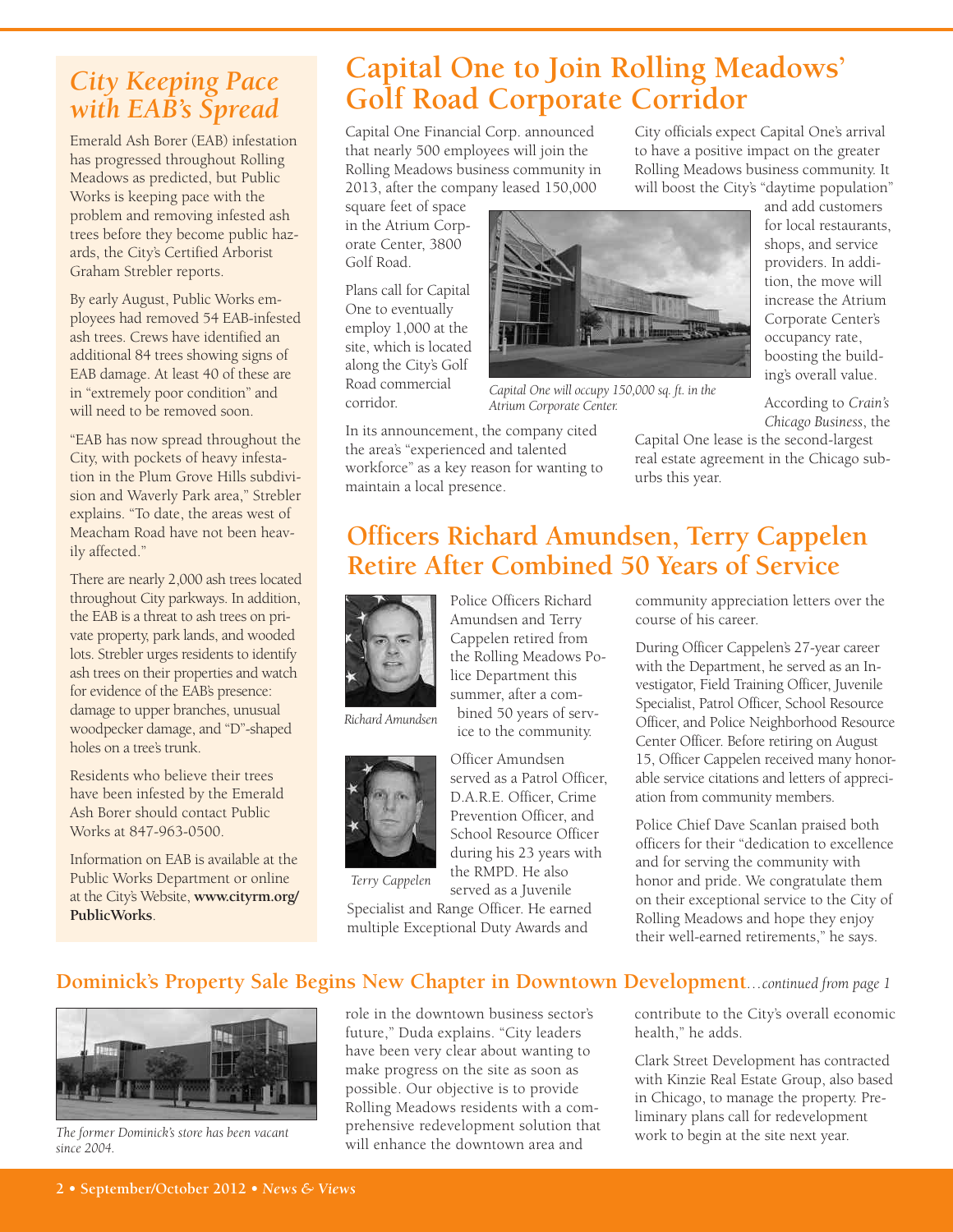# **Welcome New Businesses**

A B Vacations – *Travel consulting* 1895 Rohlwing Rd. #A (847-398-3400)

Action Doors – *Garage door services* 2255 Lois Dr. #6 (847-310-3515)

Avant Grade Painting LLC – *Painting contractor* 4720 Arbor Dr. #101 (224-265-3395)

BMO Harris Bank N.A. 3800 Golf Rd. #300 (847-434-2002)

Camel Towing – *Towing company offices* 2502 Campbell St. (847-660-4260)

Clifford-Wald & Co. – *Office equipment sales* 1600 Golf Rd. #110 (847-598-0166)

Cross Country Mortgage 5005 Newport Dr. #402 (847-252-7900)

Crown Services Inc. – *Staffing services* 2775 Algonquin Rd. #250 (847-427-9090)

Crystal Equation Corp. – *Consulting & staffing services* 3501 Algonquin Rd. #120 (847-480-7575)

Ductz of Chicago – *Air duct cleaning* 975 Rohlwing Rd. (847-588-3008)

eDot – *IT, networking, technology services* 3075 Tollview (847-441-2225)

iShopSouthwest LLC – *Internet sales, Southwest home goods* 3100 Falcon Ct. #W (224-764-2211)

Kiwi Tronics Inc. – *LED, electronic sales office* 5301 Keystone Ct. (312-860-2464)

Mattuck Enterprises, Inc. – *Commercial cleaning service* 2260 Hicks Rd. #403 (847-403-1087)

Mega Commercial Services Inc. – *Commercial Cleaning Service* 1861 Hicks Rd. #C (224-795-7708)

Northwest Stationers Inc. – *Office supplies* 5100 Newport Dr. #8 (847-259-5901)

Rizzo Consulting – *Wireless consulting service* 5420 Newport Dr. #60 (847-788-9300)

Spark International Inc. – *LED, electronic sales office* 5301 Keystone Ct. (847-253-5242)

USV Optical Inc. – *Optical retail* 1301 Meijer Dr. (856-228-1000

Weber Grill Restaurants – *Corporate offices* 1685 Winnetka Circle (224-764-4500)

## **eBilling Improves Customer Service**

Rolling Meadows' Webbased utility billing program, eBilling, improves customer service by delivering homeowner water bills via email.

Nearly 800 utility customers have already signed up for the service, which also streamlines the City's billing operations and saves taxpayers thousands of dollars per year in printing and mailing costs.

Customers who sign up for eBilling receive an email each month that contains a link to their utility billing statement. Balances may be paid online through the City's Utility Bill Management System, by mail, or in person at City Hall.

The service also allows users to review a two-year billing history for their account and includes a Web link to the City's newsletter, *News & Views*.

Register for the eBilling program online at **www.cityrm.org/finance**. For more information, contact the Finance Department at 847-394-8500.

# **Public Works to Host October 6 Open House**

The Public Works Department invites residents to its facility at 3900 Berdnick Street for an Open House that will showcase Department services and their impact on the City's quality of life, Saturday, October 6, noon – 3 p.m.

Guests will learn about Public Works' operations – including street maintenance, snow removal, forestry, and water and sewer services – while enjoying complimentary food and beverages.

Department employees will offer guided tours of the Public Works facility, provide demonstrations of the City's Geographical Information System (GIS) mapping project, and let residents explore Public Works equipment and fleet vehicles up close.

"The open house offers Public Works an opportunity to display the wide range of services it provides. We want to show people how Public Works impacts daily life in Rolling Meadows," explains Assistant Public Works Director Bob Hartnett.

The event will also help Department staff members gauge public interest in resuming the Department's Citizens Training Academy next spring.

For more information about the October 6 Open House, contact Public Works at 847-963-0500.



*Public Works crews make repairs to an underground water main.*

### *City, SWANCC Partner for October 6 Electronics Recycling, Document Destruction Event*

The City will partner with the Solid Waste Agency of Northern Cook County (SWANCC) to host an electronics recycling and document destruction event Saturday, October 6, 9 a.m. – noon, at the Public Works Department, 3900 Berdnick St.

Residents of Rolling Meadows and other SWANCC communities may drop off computer equipment, televisions, fax machines, and other electronic equipment for recycling. The event will also feature a safe, tamper-resistant way to dispose of old tax forms, bank statements, medical records, and other sensitive documents.

For more information, contact the Public Works Department at 847- 963-0500 or visit **www.swancc.org**.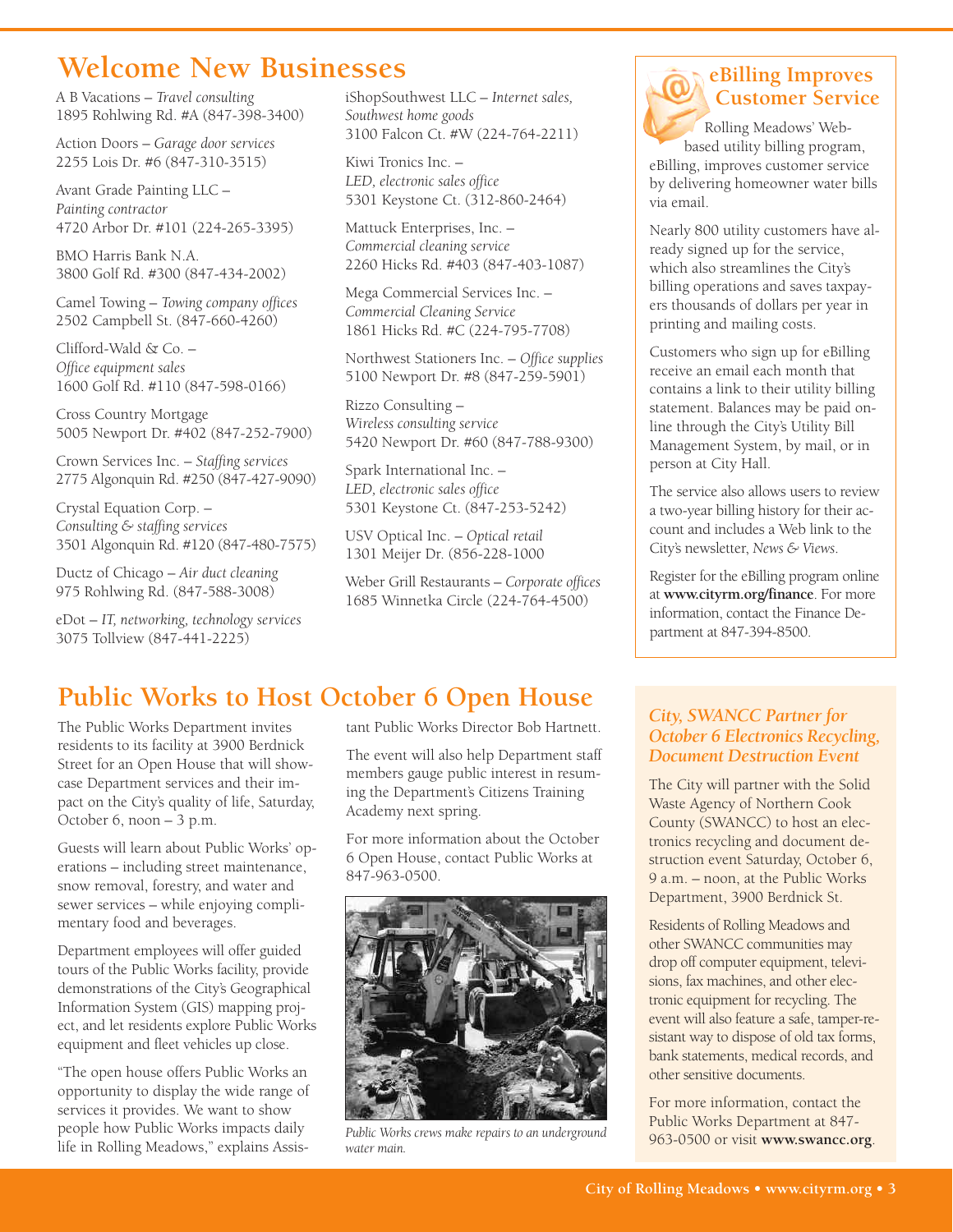

## **Vote in November 6 Election**

As voters nationwide cast ballots on November 6 for offices ranging from President of the United States to local

township committee members, Rolling Meadows residents will also determine the future of the City's refuse collection.

A referendum on residents' ballots will read: *Shall the City of Rolling Meadows contract with a private company for refuse collection?* A YES vote will authorize City officials to move Rolling Meadows' garbage collection services to a private

contractor. A NO vote will maintain refuse collection as a responsibility of the City's Public Works Department.

Residents should be aware of the following dates, as they pertain to the November 6 election:

- **• September 27:** First day mail ballot applications are accepted.
- **• October 9:** Last day to register to vote.
- **• October 22 – November 3:** Early voting available.
- **• November 1:** Last day to request mail ballots, including ballots for military and overseas voters.
- **• November 4:** In-person absentee voting begins at the Cook County Courthouse in Rolling Meadows, 2121 Euclid Avenue.
- **• November 5:** Deadline for mail ballots to be postmarked for acceptance by the Cook County Clerk's office. Last day for in-person absentee voting.

Residents with questions about the November 6 election may contact Deputy Clerk Ginny Cotugno at 847-870-9007. Additional election information, including polling places, is available through the Cook County Clerk's office: 312-603- 0906 or **www.cookcountyclerk.com**.

# **Referendum to Determine Future of City's Refuse Collection Services**

Voters on November 6 will be asked whether Rolling Meadows' refuse collection services should be privatized or remain a responsibility of the Public Works Department.

A referendum question on the ballot will read: *Shall the City of Rolling Meadows contract with a private company for refuse collection?*

- A **YES** vote would authorize City officials to enter into an agreement with a private contractor to provide curbside refuse, recycling and yard waste collection services.
- A **NO** vote would keep refuse and yard

waste collection with Public Works. Recycling services will continue to be handled by a third-party vendor.

City officials are considering preliminary proposals from two private contractors, Groot and Veolia, and a third proposal developed by Public Works.

An ad-hoc committee comprised of current and former Council members, Public Works Department officials, and Finance and Administrative staff, spent months ensuring that proposals from private companies would match service levels currently enjoyed by residents. If selected, both Groot and Veolia have

agreed to pick up all items – including large household items such as couches and refrigerators – placed at the curb by residents, as part of their service.

Regardless of what voters decide, residents will most likely pay less for refuse services in 2013. The proposals contain projected monthly costs that range from \$24.47 (Groot) to \$29.36 (Public Works). Refuse customers currently pay \$32.50.

In addition, City leaders have required that annual cost increases be capped at 2.5% for private contractors and 3.25% for Public Works, protecting residents against major increases in the years ahead.

# **2010 Census Results Alter Boundaries of City's 5th and 6th Wards**



*New sections of Ward 5 are marked by diagonal lines and highlighted in orange.*

Based on results of the 2010 Census, City leaders approved a revision to the boundaries of Wards 5 and 6 to ensure equal representation by elected officials.

Former 6th Ward residents who live on the north side of Hampton Drive and east of Calvert Drive and Kimball Hill Drive will now reside in the 5th Ward. Boundaries for Wards 1 through 4, and Ward 7, remain unchanged. Overall, the City's population declined from 24,604 in 2000 to 24,099 in 2010.

## *Seek Public Discussion on Refuse Referendum*

Residents will be able to discuss their views on the upcoming refuse referendum during a series of public meetings on the issue at City Hall. Community meetings are scheduled for:

- Wednesday, September 26, 7 p.m.
- Thursday, October 11, 7 p.m.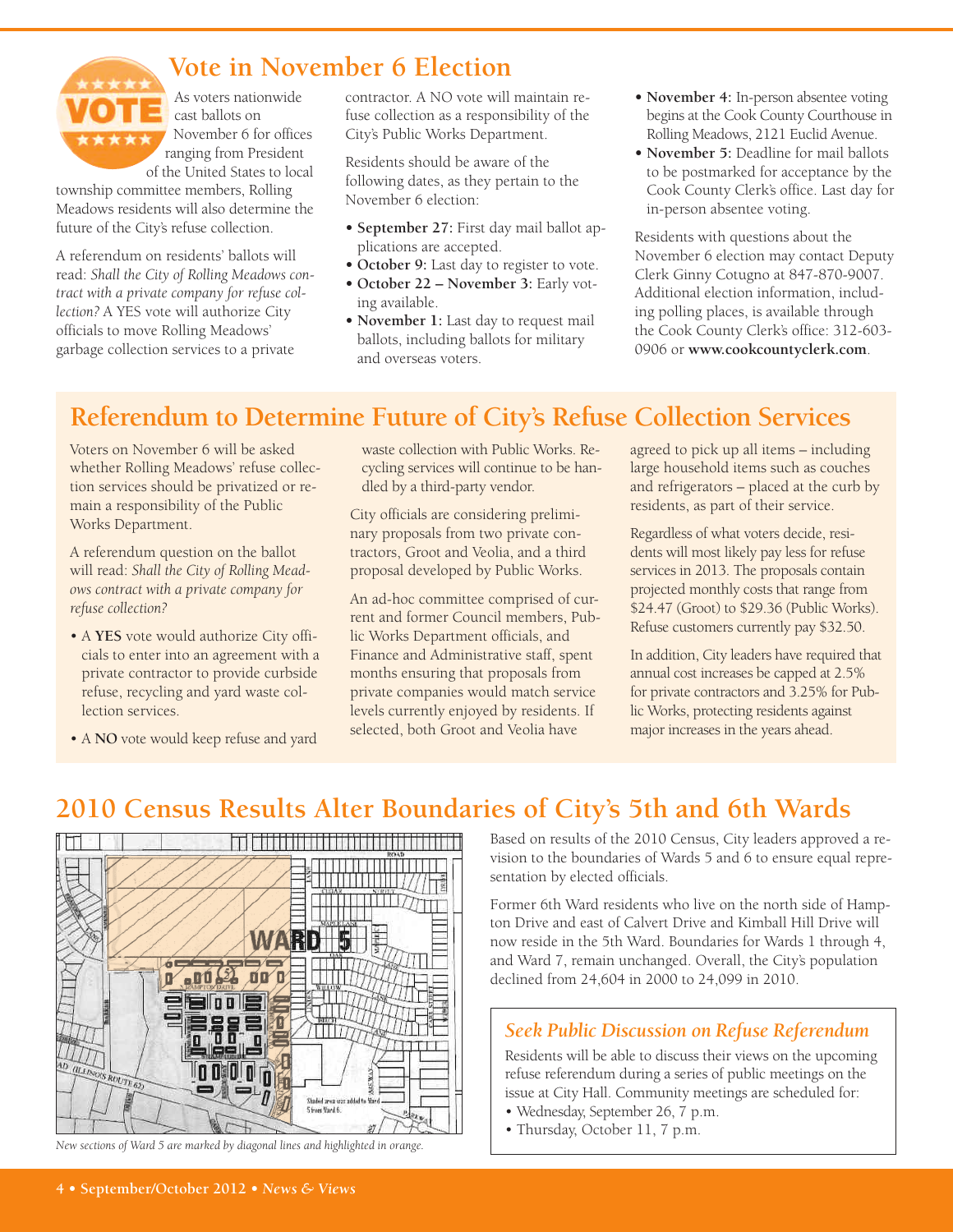# *November Referendum Question* **"Shall the City of Rolling Meadows contract with a private company for refuse collection?"**

## **Overview**

City leaders have obtained refuse, recycling and yard waste collection proposals from six private companies and narrowed the process to the best two proposals, as submitted by Groot and Veolia. A third proposal for refuse and yard waste collection was submitted by the City's Public Works Department.

Members of an ad-hoc Refuse Committee worked to ensure that the provisions contained in each contractor proposal would match as closely with City services as possible.

Based on preliminary cost proposals, customers could save roughly \$5 per month (\$60 in the first year) with a private contractor, compared to Public Works' proposal.

Annual cost increases for refuse services will be capped at 2.5% for private contractors and 3.25% for Public Works, protecting residents against major cost increases over the life of the sevenyear contract. However, external factors may cause anticipated

rates to change. These include fee increases charged by the Solid Waste Agency of Northern Cook County (SWANCC) and a rise in the Consumer Price Index (CPI).

If residents approve the hiring of a private refuse contractor, both companies have agreed to purchase the City's refuse equipment. Final pricing for the equipment has not been decided, but City officials anticipate a one-time cash infusion of hundreds of thousands of dollars from the potential sale. The City will continue to handle billing operations. Residents will still receive one utility bill.

- *• Both private vendors have agreed to pick up all items – including large household items such as couches and refrigerators that are currently collected by Public Works – at no extra charge.*
- *• City staff has ensured that current vacancies in other divisions of Public Works would be filled by refuse crew members, resulting in no loss of jobs.*
- *• The City's current Refuse Guidelines will remain in effect.*

# *If voters approve the referendum and refuse collection switches to a private contractor:*

# **On One Hand . . .**

**The new service provider will deliver the same level of service currently offered by City refuse crews.** Customers will be able to place the same items at the curb at no additional cost.

**Contractors cannot arbitrarily raise their rates.** There are limits to annual rate increases for each of the contract's seven years.

**Annual limits on rate increases guaranteed by private contactors are lower than in-house services.** Unexpected cost increases, such as a spike in fuel prices, would be absorbed by the contractor. With in-house service, City officials would need to find ways to offset those increases elsewhere, either through service reductions or fee increases.

#### **Savings from lower fees add up over time.**

A \$5 monthly savings would keep \$60 in residents' pockets in the first year. Even taking annual rate increases into account, those savings would result in hundreds of dollars in savings over the seven year contract.

# **On the Other Hand . . .**

**Crews' effort and attention to detail cannot be written into a contract.** Residents have offered numerous examples of Public Works refuse crews tending to small, nonrefuse related problems that are passed over by (third party) recycling crews.

**Public Works will be more dependent on residents to identify potential problems.** In-house refuse collection means that City employees tend to every City street once per week. Often, potential problems are reported by refuse crews before residents have a chance to call.

**Refuse collection may be affected by striking workers and severe storms.** Residents may recall the 2003 strike by Chicago area refuse workers that brought regular garbage collection to a halt. Rolling Meadows crews went about their normal collection routes. In addition, Public Works has the capacity to schedule special refuse pickups after severe storms. The proposals provided by private contactors offer these services only at additional cost.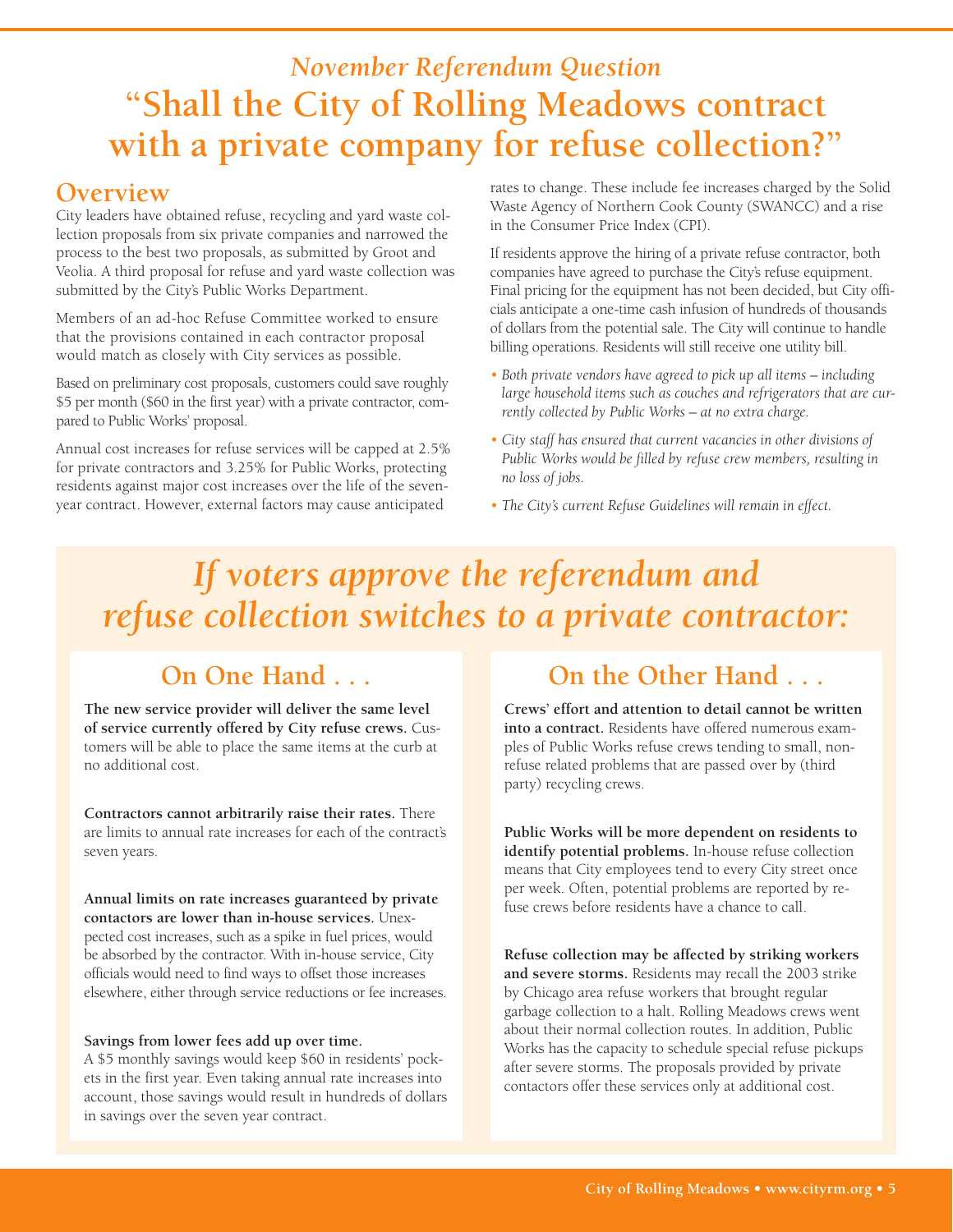# **Fire Prevention Week Spotlights Need to 'Have 'Two Ways Out'**

#### *by Scott Franzgrote, Acting Fire Chief*



One of the most effective ways for residents to protect their families from fire is to develop and practice a home fire escape plan, which helps family members evacuate rapidly from a burn-

*Scott Franzgrote*

ing home. Unfortunately, only 33% of American households have developed such plans.

That is why the Rolling Meadows Fire Department and the National Fire Protection Association (NFPA) are focusing on the importance of home fire escape plans and urging residents to "Have 2 Ways Out," the theme of this year's National Fire Prevention Week, October 7 – 13.

What if your home's primary escape route is blocked by flames or smoke? Having an alternative exit is extremely important

because fire can spread rapidly. In fact, residents may have as little as **two minutes to escape** safely once the smoke detector has activated.

To help ensure the safety of all family members, we urge residents to:

- **Create a home escape plan.** Draw a map of your home that shows all doors and windows. Discuss the plan with everyone in your home.
- **Identify at least two ways out of every room, if possible.** Make sure all doors and windows leading outside open easily.
- **Choose an outside meeting place** where everyone can gather at a safe distance away from afire.
- **Practice the escape plan** at night and during the day, using different ways out, at least twice per year.
- **Teach children how to escape** on their own in case adults can't reach them.
- **Close doors behind you** as you leave.

Home fires are a leading cause of death and injury in the U.S. According to the NFPA, residential fires caused 2,665 deaths, 13,800 injuries, and more than \$7 billion in property damage in 2010. Young children and older adults face the highest risk of home fire death, but young adults face a higher risk of fire-related injury. If your home's smoke detector sounds, leave the house immediately and call 911.

For more information on home fire safety, contact the Rolling Meadows Fire Department at 847-397-3352 or visit **www.cityrm.org/rmfd**. Additional information on Fire Prevention Week is available at **www.firepreventionweek.org**.

# **October 13 Open House to Showcase Firefighters' Equipment, Training**

Rolling Meadows firefighters will offer a preview of their training, skills, and stateof-the-art equipment during a series of safety demonstrations held during the Fire Department's 5th Annual Open House, Saturday, October 13, at the Neuckranz Fire Station (2455 Plum Grove Road).

The event, held from 10 a.m. – 2 p.m., will also feature guided tours of the fire station, and offer residents a chance to climb aboard the Department's fleet of fire engines and ambulances.

"The Open House is an excellent opportunity for residents to learn more about fire safety, the wide range of services we provide, the proud history of the Rolling



*Open House guests will explore the Fire Department's fleet of emergency service vehicles.*

Meadows Fire Department, and our plans for the future," Acting Rolling Meadows Fire Chief Scott Franzgrote says. "It's also exciting for us to meet with the people we serve on a daily basis and get to know them better."

This year's Open House coincides with the Fire Department's observance of National Fire Prevention Week, October 7 – 13. For more information, call 847-397- 3352 or visit **www.cityrm.org/rmfd**.



*Neuckranz Fire Station, 2455 Plum Grove Road*



## **Firefighter Clothing Drive Benefits Homeless Veterans**

*Firefighters Rick Acosta (from left), Mark Hayden, Andre Hall and Ryan Lettieri, and Lt. Jim Marvin sort through items donated to a clothing drive for homeless veterans sponsored by the Rolling Meadows Professional Firefighters Association and The Heart of a Marine Foundation, based in Elk Grove Village.*

*Donations of new, unwrapped socks and undergarments were sent to the "Clothes Room" at the James Lovell Federal Health Care Center/North Chicago VA, where veterans may shop at no charge for clothing and other personal items.*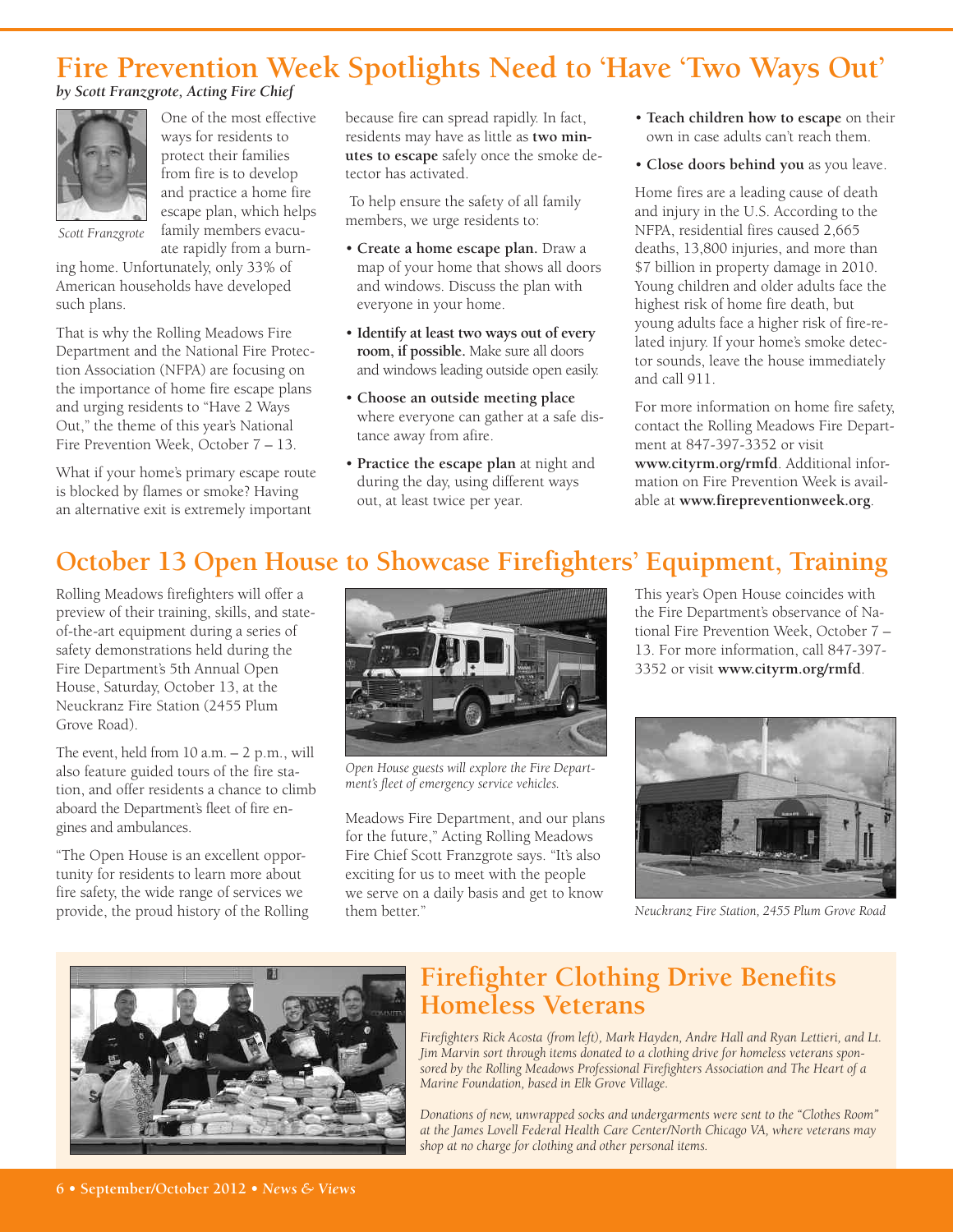| September 2012                                                                                                                               |                                                                                                                          |                                                                                                                                                                                |                                                                                                                                                                     |                                                                                           |        |                                                                       |  |  |
|----------------------------------------------------------------------------------------------------------------------------------------------|--------------------------------------------------------------------------------------------------------------------------|--------------------------------------------------------------------------------------------------------------------------------------------------------------------------------|---------------------------------------------------------------------------------------------------------------------------------------------------------------------|-------------------------------------------------------------------------------------------|--------|-----------------------------------------------------------------------|--|--|
| Sunday                                                                                                                                       | Monday                                                                                                                   | Tuesday                                                                                                                                                                        | Wednesday                                                                                                                                                           | Thursday                                                                                  | Friday | Saturday                                                              |  |  |
| $\mathcal{R}^{\tiny{{\scriptscriptstyle{{G\!u}f}}}}_{\scriptscriptstyle{\boldsymbol{{G\!L}}\boldsymbol{{L\!M}}\boldsymbol{{G}}}}$<br>Meadows |                                                                                                                          |                                                                                                                                                                                |                                                                                                                                                                     |                                                                                           |        | <b>Meadows Cruise</b><br>Night, $6 - 9$ p.m.<br>2401 Kirchoff Road    |  |  |
|                                                                                                                                              | <b>Labor Day</b><br>з<br>City Hall, Public Works<br>closed. Refuse collection<br>delayed one day for the<br>entire week. | <b>Adjudication Hearing</b><br>(Traffic Violations), 2 p.m.<br>Econ. Dev. Cte., 6 p.m.<br>Environmental Cte., 7 p.m.<br><b>Plan Commission.</b><br>7:30 p.m., all at City Hall | <b>Board of Fire and</b><br><b>Police Commissioners.</b><br>9 a.m., (Special Meeting)<br><b>Zoning Board of</b><br><b>Appeals</b> , 7:30 p.m.,<br>both at City Hall | 6                                                                                         |        | <b>Goal-Setting</b><br>8<br>Session. $8:00$ a.m.<br>- noon, City Hall |  |  |
| a                                                                                                                                            | Board of Fire and $\sqrt{0}$<br><b>Police Commissioners.</b><br>9 a.m., City Hall                                        | <b>City Council</b><br>11<br>Meeting, 7:30 p.m.,<br>City Hall<br><b>Patriot Day</b>                                                                                            | 12                                                                                                                                                                  | <b>Adjudication</b><br>13<br>Hearing, 1 p.m.,<br><b>City Hall</b>                         | 14     | 15                                                                    |  |  |
| 16                                                                                                                                           | 17                                                                                                                       | <b>City Council</b><br>18<br><b>Committee of the</b><br>Whole, 7:30 p.m.,<br>City Hall                                                                                         | 19                                                                                                                                                                  | Adjudication<br>20<br>Hearing (Red Light),<br>2 p.m., City Hall<br><b>Water bills due</b> | 21     | 22                                                                    |  |  |
| 23<br>30                                                                                                                                     | 24                                                                                                                       | <b>City Council</b><br>25<br>Meeting, 7:30 p.m.,<br>City Hall                                                                                                                  | Refuse Referendum 26<br><b>Community Meeting.</b><br>7 p.m., City Hall                                                                                              | 27                                                                                        | 28     | 29                                                                    |  |  |

| October 2012 |                                                                                                                        |                                                                                                                                                                                |                                                                                 |                                                                                                                                    |        |                                                                                                                                                                                              |  |  |
|--------------|------------------------------------------------------------------------------------------------------------------------|--------------------------------------------------------------------------------------------------------------------------------------------------------------------------------|---------------------------------------------------------------------------------|------------------------------------------------------------------------------------------------------------------------------------|--------|----------------------------------------------------------------------------------------------------------------------------------------------------------------------------------------------|--|--|
| Sunday       | Monday                                                                                                                 | Tuesday                                                                                                                                                                        | Wednesday                                                                       | Thursday                                                                                                                           | Friday | Saturday                                                                                                                                                                                     |  |  |
|              |                                                                                                                        | <b>Adjudication Hearing</b><br>(Traffic Violations), 2 p.m.<br>Econ. Dev. Cte., 6 p.m.<br>Environmental Cte., 7 p.m.<br><b>Plan Commission.</b><br>7:30 p.m., all at City Hall | <b>Zoning Board</b><br>of Appeals, 7:30 p.m.,<br><b>City Hall</b>               | 4                                                                                                                                  |        | Electronics Recycling/6<br><b>Document Destruction,</b><br>$9 a.m. - noon$<br><b>Public Works Open</b><br><b>House</b> , noon $-3$ p.m.,<br>both at Public Works<br>Dept., 3900 Berdnick St. |  |  |
|              | <b>Board of Fire and</b><br>8<br><b>Police Commissioners.</b><br>9 a.m., City Hall                                     | <b>City Council</b><br>$\Omega$<br><b>Meeting, 7:30 p.m.,</b><br><b>City Hall</b>                                                                                              | <b>Urban Affairs</b><br>10<br><b>Committee</b> , 5:45 p.m.,<br><b>City Hall</b> | <b>Adjudication</b><br>11<br>Hearing, 1 p.m.<br><b>Refuse Referendum</b><br><b>Community Meeting.</b><br>7 p.m., both at City Hall | 12     | <b>Fire Department</b><br>13<br><b>Open House</b><br>10 a.m. $-$ 2 p.m.,<br>Neuckranz Fire Station.<br>2455 Plum Grove Road                                                                  |  |  |
|              |                                                                                                                        |                                                                                                                                                                                | National Fire Prevention Week, October 7 - 13                                   |                                                                                                                                    |        |                                                                                                                                                                                              |  |  |
| 14           | 15                                                                                                                     | <b>City Council</b><br>16<br><b>Committee of the</b><br>Whole, 7:30 p.m.,<br><b>City Hall</b>                                                                                  |                                                                                 | <b>Adiudication</b><br>18<br>Hearing (Red Light),<br>2 p.m., City Hall                                                             | 19     | 20                                                                                                                                                                                           |  |  |
| 21           | <b>Water bills due</b><br>22                                                                                           | <b>City Council</b><br>23<br>Meeting, 7:30 p.m.,<br><b>City Hall</b>                                                                                                           | 24                                                                              | 25                                                                                                                                 | 26     | 27                                                                                                                                                                                           |  |  |
| 28           | Early Refuse Setout 29<br><b>Begins.</b> Place refuse at<br>curb no earlier than<br>3 p.m. the day prior to<br>pickup. | 30                                                                                                                                                                             | <b>Halloween</b><br>31<br><b>Trick or Treat</b><br>Hours $3 - 8$ p.m.           |                                                                                                                                    |        |                                                                                                                                                                                              |  |  |